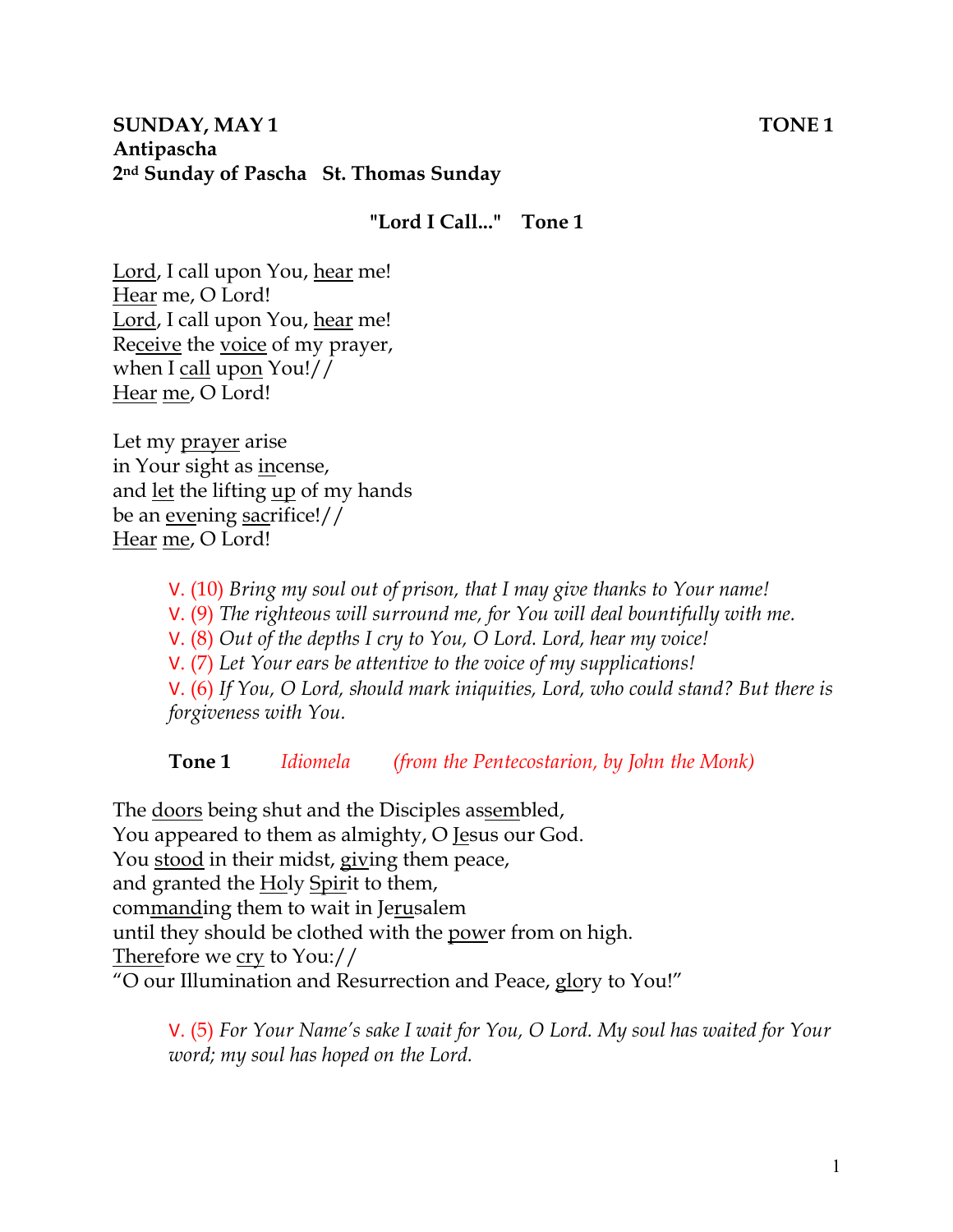Eight days after Your Resurrection, O Lord, You came to Your Apostles proclaiming: "Peace be with you all!" To the doubting Disciple, You showed Your hands and side. He believed and cried to You:// "My Lord and my God, glory to You!"

V. (4) *From the morning watch until night, from the morning watch, let Israel hope on the Lord!* 

Thomas, called the Twin, was not with the Disciples, O Christ, when You came to them through closed doors. Therefore he doubted their word. You did not reject him for his faithlessness. When he saw Your side and the wounds in Your hands and feet, his faith was made certain. Having touched and seen, he confessed You to be truly God, not only man,// crying: "My Lord and my God, glory to You!"

V. (3) *For with the Lord there is mercy and with Him is plenteous redemption, and He will deliver Israel from all his iniquities.*

The Disciples were assembled on the eighth day, and the Savior appeared to them. He gave them peace and said to Thomas: "Come, O Apostle! Feel My hands, which were pierced by the nails!" O most wonderful doubt of Thomas! It brought the hearts of the faithful to knowledge.// And with fear he cried: "My Lord and my God, glory to You!"

V. (2) *Praise the Lord, all nations! Praise Him, all peoples!*

**Tone 2**

After Your rising, O Lord, though the <u>doors</u> were shut, You came to your assembled Disciples, and granted them peace. Even Thomas believed, seeing Your hands and side; and he confessed You as Lord and God,// Who save those who hope in You, O Lover of man!

V. (1) *For His mercy is confirmed on us, and the truth of the Lord endures forever.*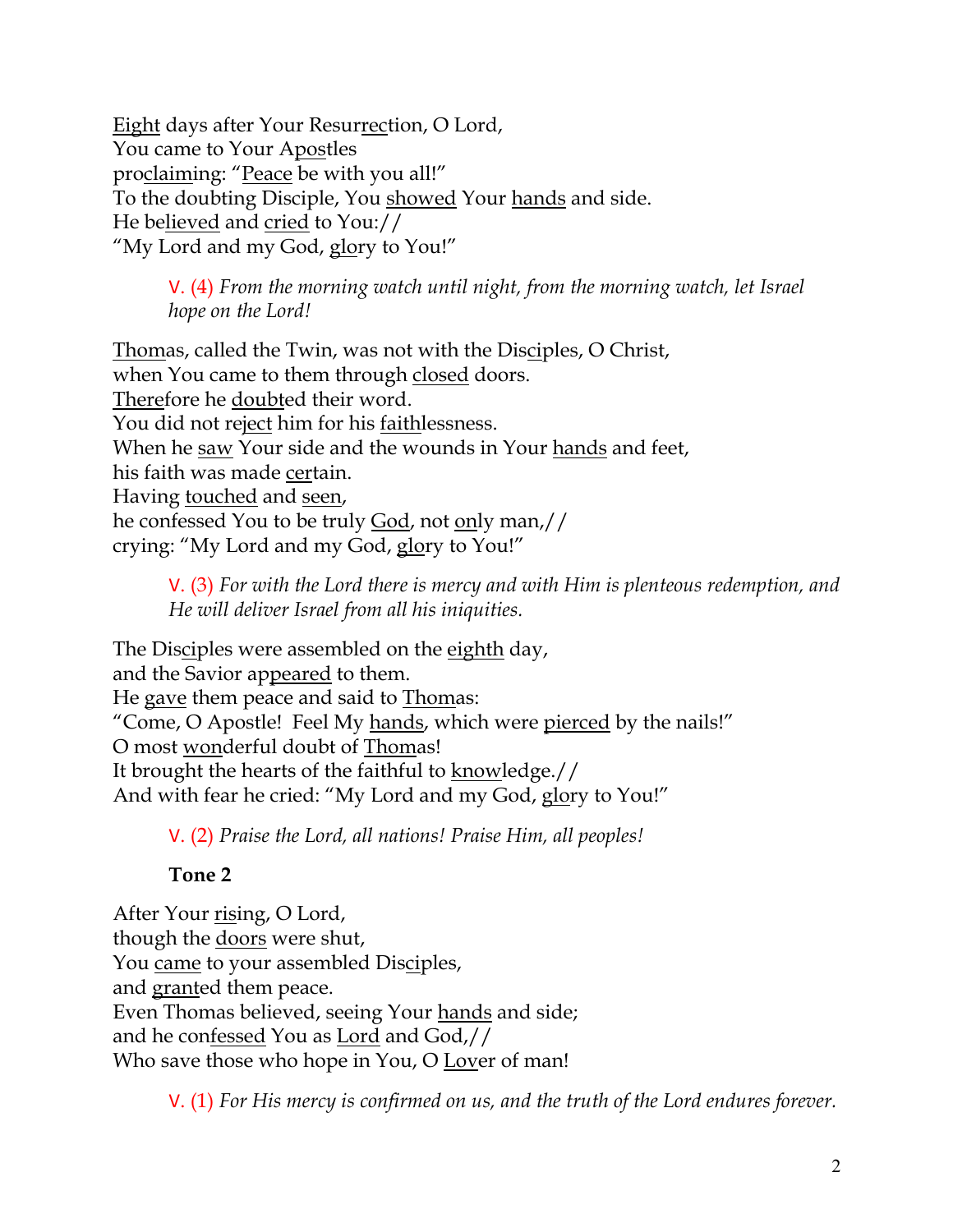When the doors were shut, Jesus stood in the midst of His Disciples. He calmed their hearts and granted them peace. Then He spoke to Apostle Thomas: "Do you not believe that I am risen from the dead? Bring your hands here, and touch My side! Be no longer an unbeliever! Proclaim My Passion and My Resurrection to all, that everyone may join in your cry:// 'My Lord and my God, glory to You!'"

> *Glory to the Father, and to the Son, and to the Holy Spirit; now and ever, and unto ages of ages. Amen.*

> **Tone 6** *(from the Pentecostarion, by John the Monk)*

When the doors were shut, Jesus came to His Disciples. The Apostle Thomas, by divine dispensation, was not with them, for he spoke these words:

"Unless I see the  $M$ aster myself,

unless I see His side flowing with baptismal blood and water, unless I see those wounds, which have healed all mankind, unless I see not a spirit, but flesh and bones, I will not believe." Glory to You, O Lord, for You confirmed Thomas in faith,//

and have trampled death by death!

# **Aposticha**

# **Tone 4** *Idiomela (from the Pentecostarion)*

O most glorious wonder! Doubt bore certain faith! Thomas said: "Unless I see, I shall not believe!" By touching His side, he blessed the incarnate Son of God, Who had suffered in the flesh, and he proclaimed the resurrected God,// crying out with joy: "My Lord and my God, glory to You!"

V. *Praise the Lord, O Jerusalem! Praise your God, O Zion! (Ps. 147:1)*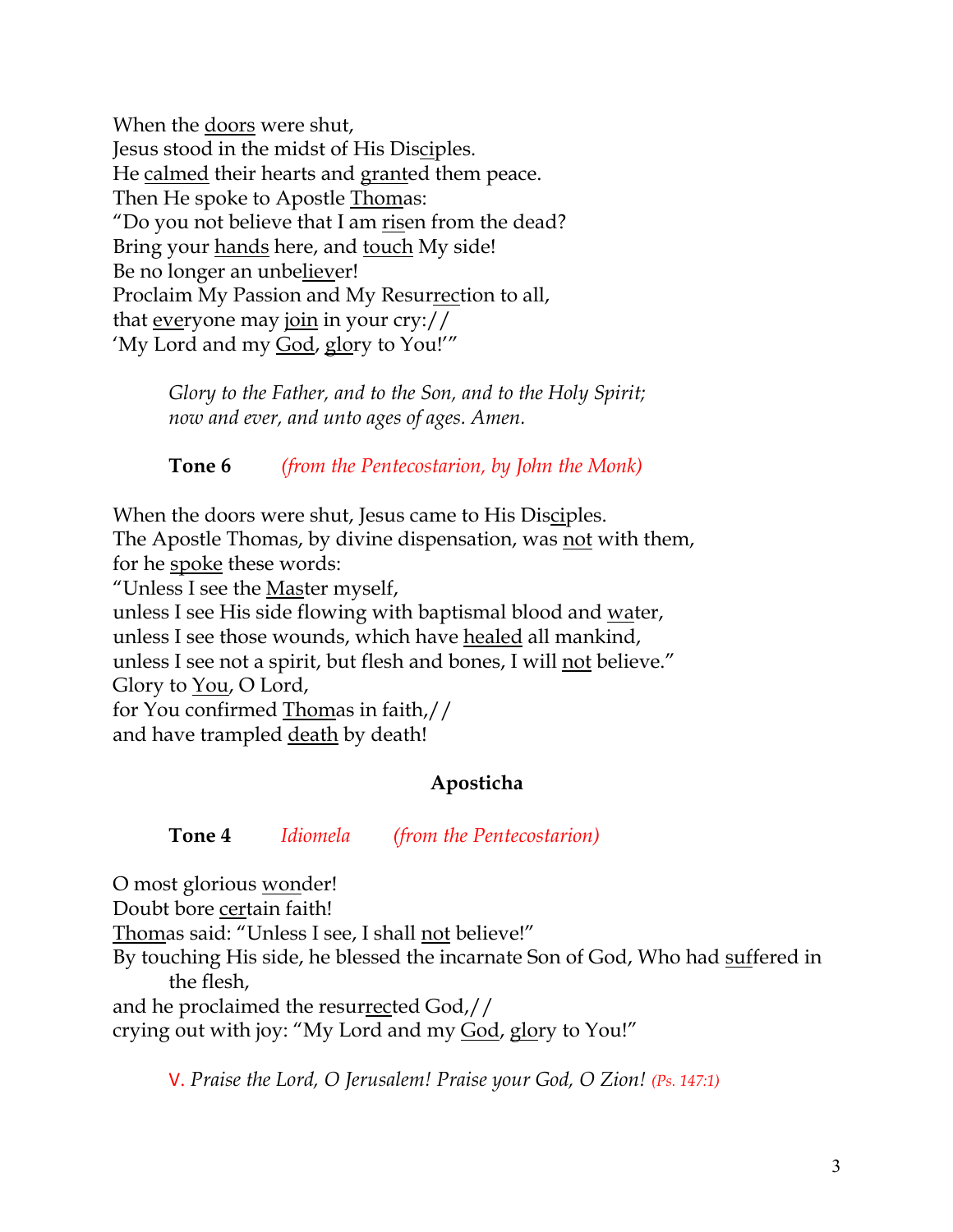O most glorious wonder! Thomas placed his hand on the fiery side of Jesus Christ our God! He was not scorched by this, but his doubt changed to certain faith, and he cried fervently: "You are my Master and my God.// Glory to You, Who are risen from the dead!"

V. *For He strengthens the bars of your gates; He blesses your children within you! (Ps. 147:2)*

O most glorious wonder! John the Apostle leaned on the Savior's breast, and Thomas was made worthy to touch His side. The one thus understood the depths of theology, while the other was privileged to announce the mystery of the Resurrection to  $\frac{us}{l}$ crying: "My Lord and my God, glory to You!"

*Glory to the Father, and to the Son, and to the Holy Spirit; now and ever, and unto ages of ages. Amen.*

**Tone 5** *(from the Pentecostarion)*

How great is the abundance of Your compassion, O Lover of man! Because of Your long-suffering, You were struck by the Jews, You were examined by an Apostle and touched by those who denied You. How are You incarnate? How are You crucified, For You have not known sin! Make us understand like Thomas, that we may call out to You:// "My Lord and my God, glory to You!"

# **Tone 7 Troparion** *(Pentecostarion)*

From the sealed tomb, You shone forth, O Life! Through closed doors You came to Your Disciples, O Christ God. Renew in us, through them, an upright spirit,// by the greatness of Your mercy, O Resurrection of all!